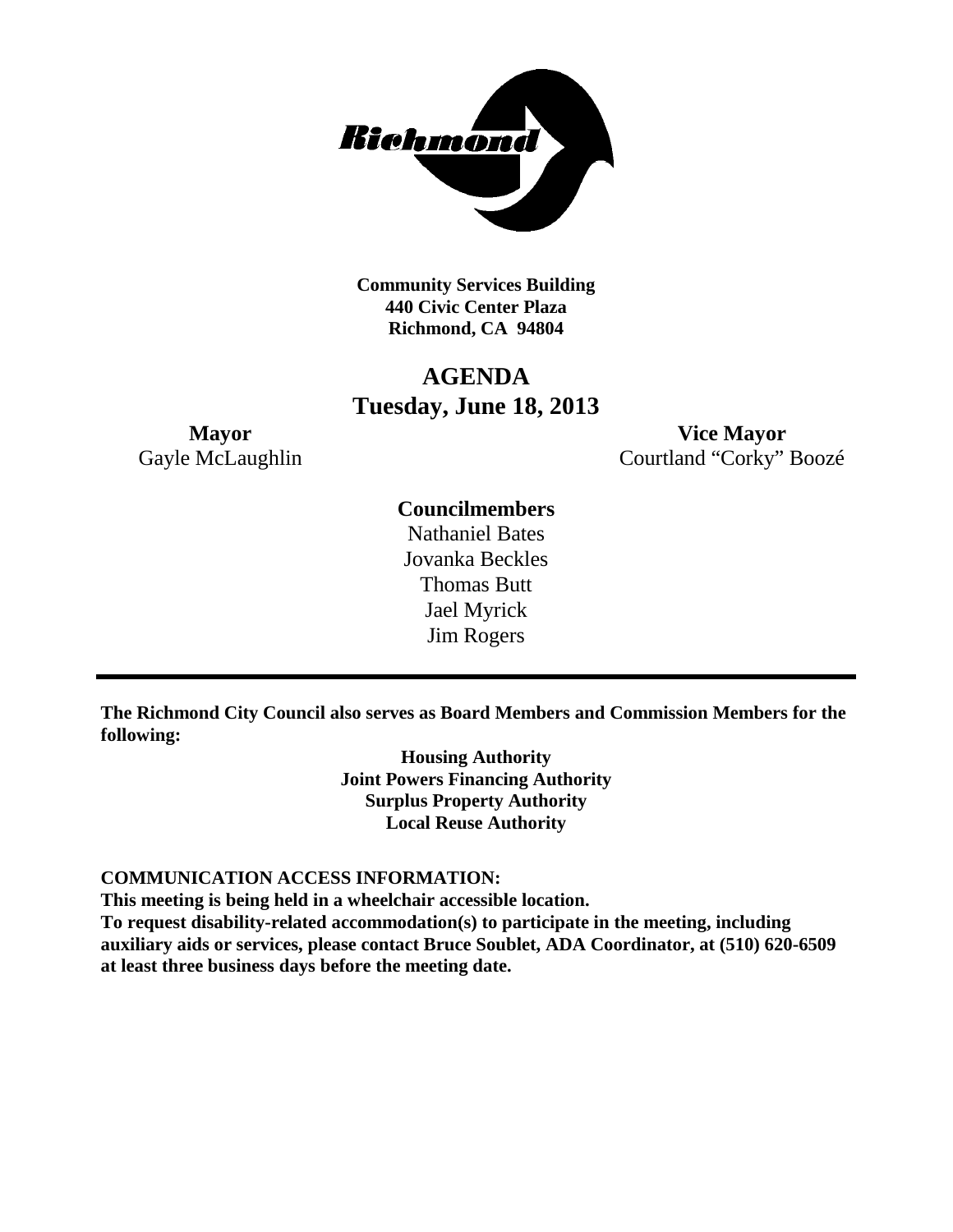# **MEETING PROCEDURES**

The City of Richmond encourages community participation at its City Council meetings and has established procedures that are intended to accommodate public input in a timely and time-sensitive way. As a courtesy to all members of the public who wish to participate in City Council meetings, please observe the following procedures:

**PUBLIC COMMENT ON AGENDA ITEMS:** Anyone who desires to address the City Council on items appearing on the agenda must complete and file a pink speaker's card with the City Clerk **prior** to the City Council's consideration of the item. Once the City Clerk has announced the item and discussion has commenced, no person shall be permitted to speak on the item other than those persons who have submitted their names to the City Clerk. Your name will be called when the item is announced for discussion. **Each speaker will be allowed TWO (2) MINUTES to address the City Council on NON-PUBLIC HEARING items listed on the agenda.**

**OPEN FORUM FOR PUBLIC COMMENT:** Individuals who would like to address the City Council on matters not listed on the agenda or on **Presentations, Proclamations and Commendations, Report from the City Attorney, or Reports of Officers** may do so under Open Forum. All speakers must complete and file a pink speaker's card with the City Clerk **prior** to the commencement of Open Forum. **The amount of time allotted to individual speakers shall be determined based on the number of persons requesting to speak during this item. The time allocation for each speaker will be as follows: 15 or fewer speakers, a maximum of 2 minutes; 16 to 24 speakers, a maximum of 1 and one-half minutes; and 25 or more speakers, a maximum of 1 minute.**

### **SPEAKERS ARE REQUESTED TO OCCUPY THE RESERVED SEATS IN THE FRONT ROW BEHIND THE SPEAKER'S PODIUM AS THEIR NAME IS ANNOUNCED BY THE CITY CLERK.**

**CONSENT CALENDAR:** Consent Calendar items are considered routine and will be enacted, approved or adopted by one motion unless a request for removal for discussion or explanation is received from the audience or the City Council. A member of the audience requesting to remove an item from the Consent Calendar must complete and file a speaker's card with the City Clerk **prior to the City Council's consideration of Agenda Review.** An item removed from the Consent Calendar may be placed anywhere on the agenda following the City Council's agenda review.

Any law enforcement officer on duty or whose service is commanded by the presiding officer shall be Sergeant-at-Arms of the Council meetings. He/she, or they, shall carry out all orders and instructions given by the presiding officer for the purpose of maintaining order and decorum at the Council meetings (City Council Rules of Procedure and Order Section III F, RMC Section 2.12.030).

**\*\*\*\*\*\*\*\*\*\*\*\*\*\*\*\*\*\*\*\*\*\*\*\*\*\*\*\*\*\*\*\*\*\*\*\*\*\*\*\*\*\*\*\*\*\*\*\*\*\*\*\*\*\*\*\*\*\***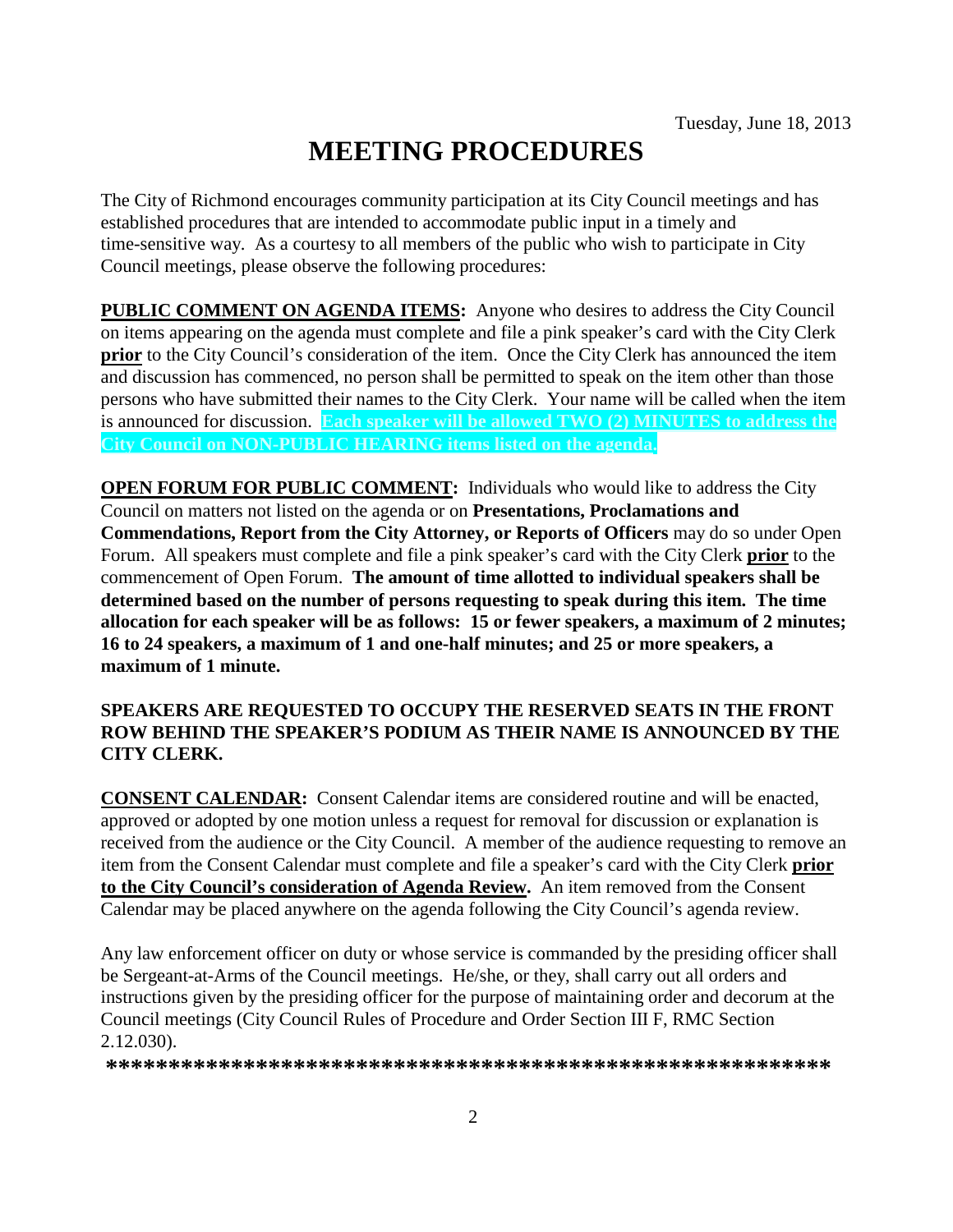# **EVENING OPEN SESSION**

5:00 p.m.

#### **A. ROLL CALL**

#### **B. PUBLIC COMMENT**

#### **C. ADJOURN TO CLOSED SESSION**

# **CLOSED SESSION**

Shimada Room of the Community Services Building

#### **A. CITY COUNCIL**

**A-1.** PUBLIC EMPLOYEE PERFORMANCE EVALUATION (Government Code Section 54957.6):

Title: City Clerk

**A-2.** LIABILITY CLAIMS - PENDING LITIGATION (Government Code Section 54956.9):

Ricardo Paez vs. City of Richmond

Maureen Hallisey vs. City of Richmond

**A-3.** CONFERENCE WITH LEGAL COUNSEL - ANTICIPATED LITIGATION (Initiation of litigation pursuant to Subdivision (c) of Government Code Section 54956.9):

Two cases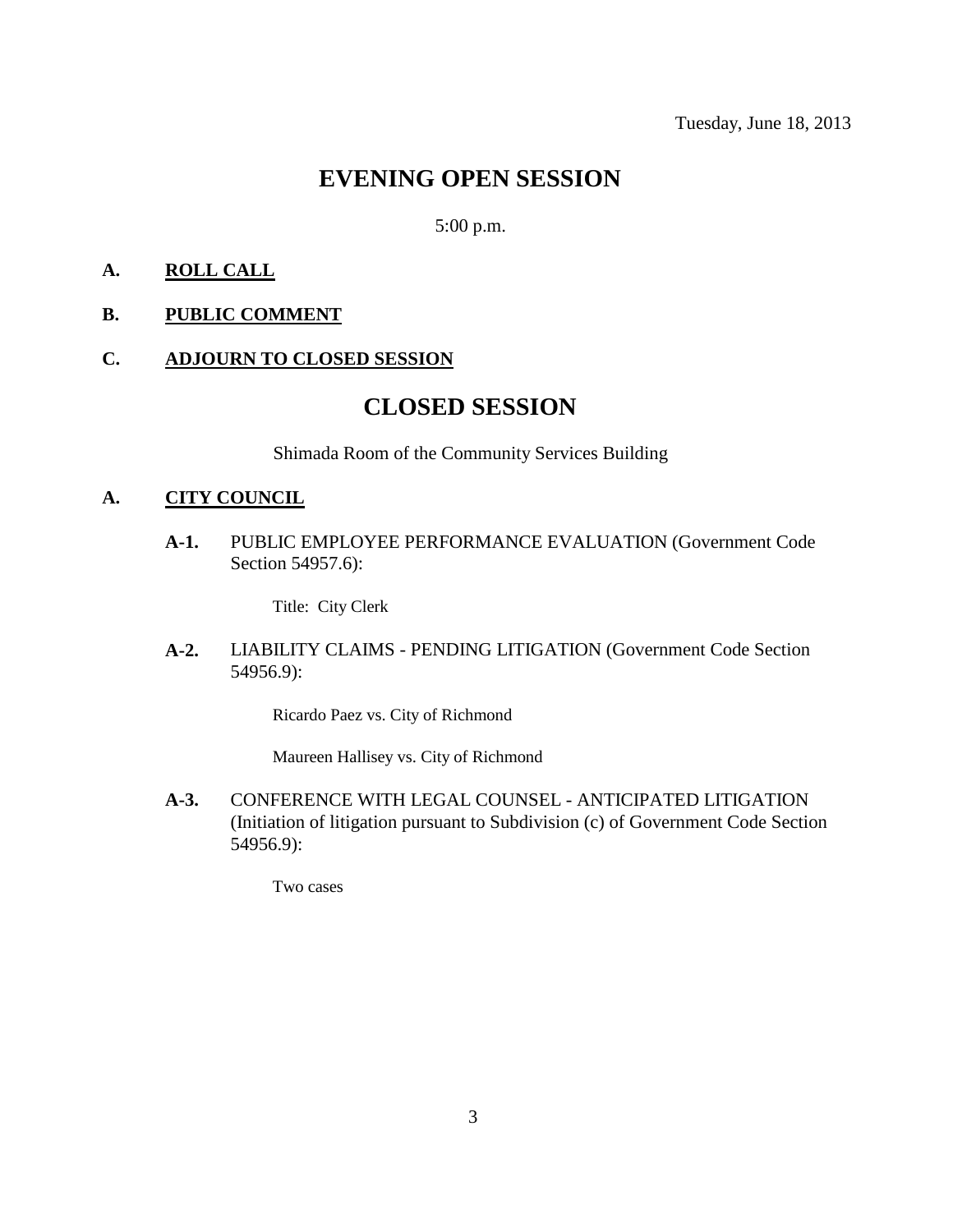# **SPECIAL MEETING OF THE RICHMOND HOUSING AUTHORITY**

6:25 p.m.

### **A. PLEDGE TO THE FLAG**

- **B. ROLL CALL**
- **C. STATEMENT OF CONFLICT OF INTEREST**
- **D. OPEN FORUM FOR PUBLIC COMMENT**
- **E. AGENDA REVIEW**

#### **F. HOUSING AUTHORITY CONSENT CALENDAR**

- **F-1.** ADOPT a resolution authorizing Richmond Housing Authority (RHA) Housing Corporation to serve in the role of Managing General Partner to facilitate the Tax Exempt Bond/Low Income Housing Tax Credit financing to rehabilitate the Friendship Manor, Triangle Court, and Nevin Plaza Public Housing sites, and further authorizing the executive director of the Richmond Housing Authority to transfer an amount not to exceed \$650,000 from Richmond Housing Authority resources to the RHA Housing Corporation for predevelopment financing - Housing Authority (Tim Jones 621-1310).
- **F-2.** ADOPT a resolution setting forth the Richmond Housing Authority's official intent to issue revenue bonds for the rehabilitation of Friendship Manor, Triangle Court, and Nevin Plaza Public Housing sites in an amount not to exceed \$50,000,000 - Richmond Housing Authority (Tim Jones).
- **F-3.** APPROVE the minutes of the March 26, April 16, and May 28, 2013, meetings City Clerk's Office (Diane Holmes 620-6513).

#### **G. ADJOURNMENT**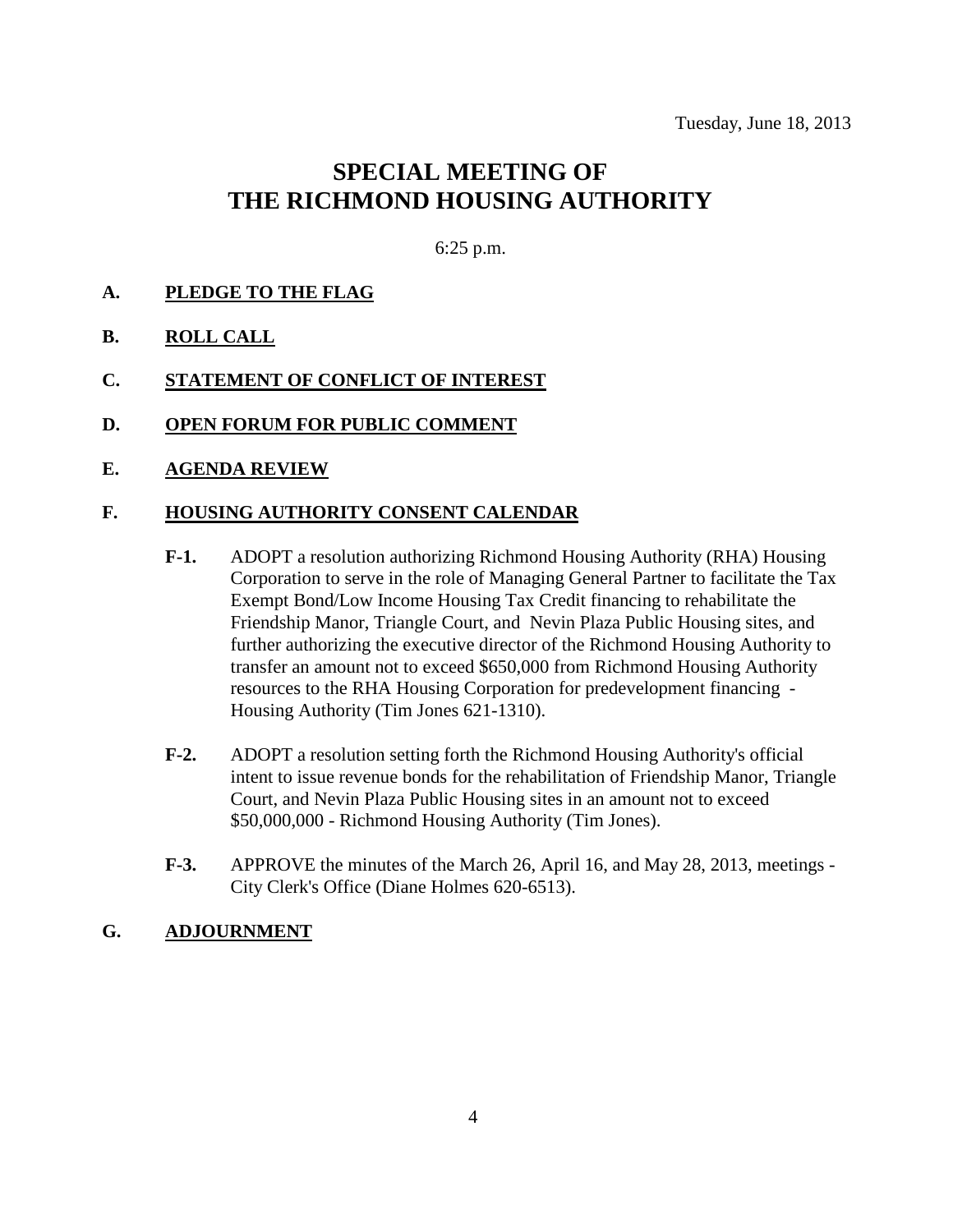# **MEETING OF THE SUCCESSOR AGENCY TO THE RICHMOND COMMUNITY REDEVELOPMENT AGENCY AND RICHMOND CITY COUNCIL**

6:30 p.m.

- **A. ROLL CALL**
- **B. STATEMENT OF CONFLICT OF INTEREST**
- **C. AGENDA REVIEW**
- **D. OPEN FORUM FOR PUBLIC COMMENT**

### **E. REPORT FROM THE CITY ATTORNEY OF FINAL DECISIONS MADE AND NON-CONFIDENTIAL DISCUSSIONS HELD DURING CLOSED SESSION**

### **F. SUCCESSOR AGENCY TO THE RICHMOND COMMUNITY REDEVELOPMENT AGENCY CONSENT CALENDAR**

**F-1.** ADOPT resolutions approving and authorizing the execution of the following documents for the construction of the Officer Bradley A. Moody Memorial Underpass Project: (1) a construction contract with Gordon N. Ball, Inc., in an amount not to exceed \$27,382,470.10 and the establishment of an owner's reserve, in the amount of \$5,223,724 for contingencies and add-alternate construction items; (2) a construction management contract with The Hanna Group, in an amount not to exceed \$4,499,423.43; (3) a design contract with BKF Engineers, in an amount not to exceed \$1,127,631; (4) a reimbursement agreement with Richmond Pacific Railroad Company, in an amount not to exceed \$230,000; (5) a reimbursement agreement with East Bay Municipal Utility District (EBMUD) for the payment by EBMUD of \$593,125 towards specific project costs; and (6) authorization to expend funds for utilities, contract compliance, and other miscellaneous project costs, in an amount not to exceed \$280,000 (This item was reviewed and recommended for approval by the Finance Standing Committee at its June 7, 2013, meeting) - Successor Agency to the Richmond Community Redevelopment Agency (Patrick Lynch/Chadrick Smalley 307-8091).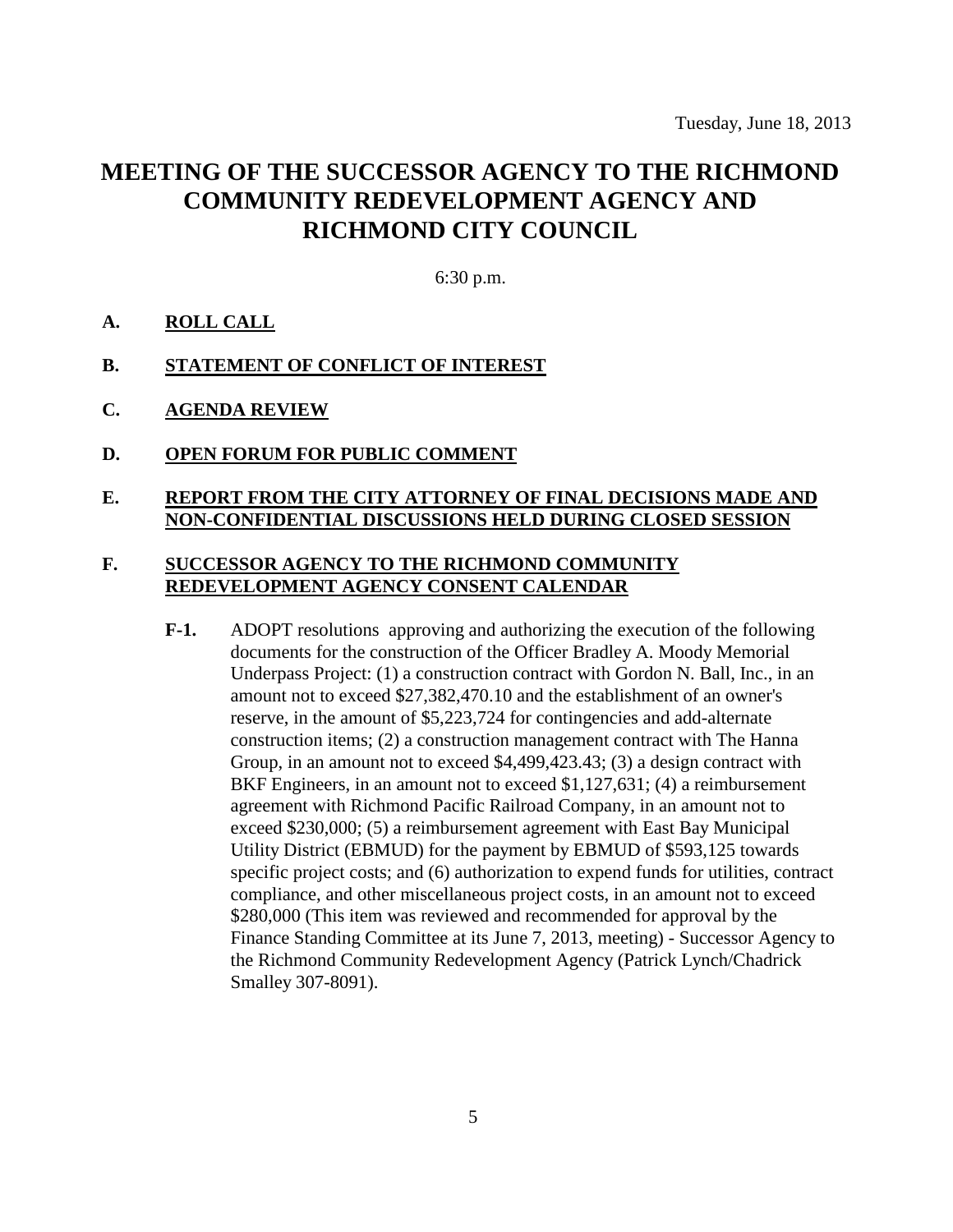#### **G. CITY COUNCIL CONSENT CALENDAR**

- **G-1.** APPROVE a contract with Jet Dock Systems, Inc. in an amount not to exceed \$58,000 for the purchase of a boat docking system to be used for the replacement Marine Unit police boat to be purchased as part of the Homeland Security/FEMA Grant Program - Police Department (Chief Chris Magnus 621-1802).
- **G-2.** APPROVE a contract with Moose Boats for the purchase of a 37-foot police boat (M2-37) in an amount not to exceed \$700,500, primarily funded through a Homeland Security/FEMA Grant (This item was reviewed and recommended for approval by the Finance Standing Committee at its June 7, 2013, meeting) - Police Department (Chief Chris Magnus 621-1802).
- **G-3.** AUTHORIZE the mayor to sign a letter to the Contra Costa Transportation Authority Board in support of the grant application by the cities of Richmond and San Pablo for the San Pablo Avenue Complete Streets Project under the OneBayArea Grant (OBAG) Program.
- **G-4.** APPROVE the purchase of one replacement street sweeper from Owen Equipment Sales in an amount not to exceed \$275,000 (This item was reviewed and recommended for approval by the Finance Standing Committee at its June 7, 2013, meeting) - Public Works Department (Yader A. Bermudez 231-3008).
- **G-5.** APPROVE a contract with Hire Counsel to provide cost-effective privilege review of electronic documents for pending federal court litigation against the City by Upstream Point Molate, LLC and the Guidiville Band of Pomo Indians, with a term of May 21, 2013, to June 30, 2014, in an amount not to exceed \$48,000 - City Attorney's Office (Bruce Reed Goodmiller 620-6509).
- **G-6.** INTRODUCE an ordinance (first reading) setting the tax rate for the Tax Override Pension Fund for Fiscal Year 2013-2014 at 0.14% - Finance Department (James Goins/Antonio Banuelos 620-6740).
- **G-7.** APPROVE a purchase with Laner Electric Supply Company, Inc. for electrical wiring for the rehabilitation of the Richmond Parkway lighting system in an amount not to exceed \$25,000 - Public Works Department (Yader A. Bermudez 231-3008).
- **G-8.** APPROVE a purchase with Royal Wholesale Electric for 122 Christy Traffic Rated Boxes for the rehabilitation of the Richmond Parkway lighting system in an amount not to exceed \$23,500 - Public Works Department (Yader A. Bermudez 231-3008).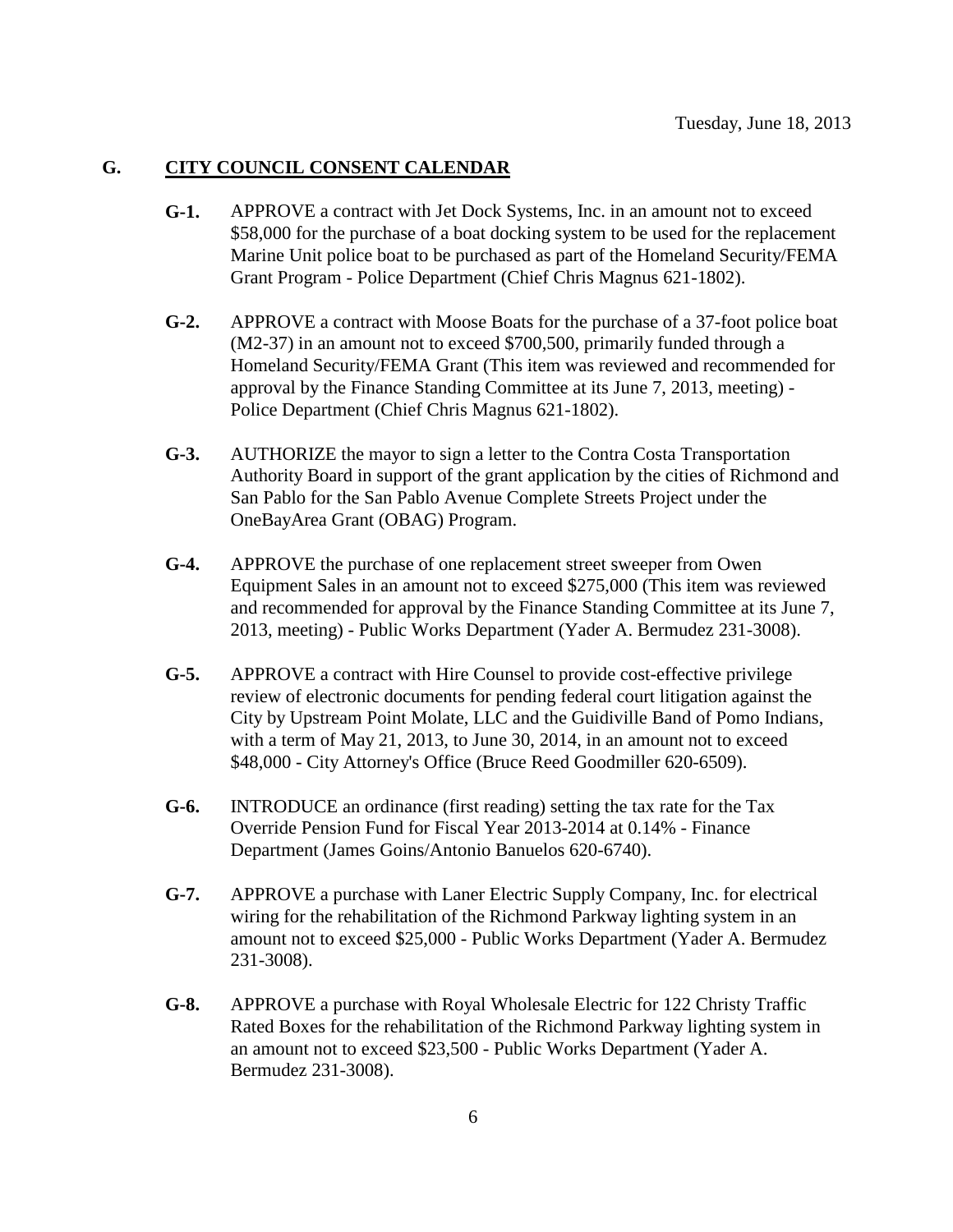- **G-9.** ADOPT a resolution supporting federal Title VI nondiscrimination laws and regulations as required by the funding agreement with the Metropolitan Transportation Commission (MTC) administering Federal Transit Administration program funds - City Manager's Office (Bill Lindsay 620-6512).
- **G-10.** APPROVE a contract with DP Security Services, LLC to provide unarmed security services for rentals at various recreation facilities for a three-year period, with two one-year renewal options. The term of the contract is July 1, 2013, ending on June 30, 2016, in an amount not to exceed \$75,000 - Recreation Department (Keith Jabari 620-6950).
- **G-11.** APPROVE an agreement with Motorola Solutions Corporation for the maintenance of the City's public safety Motorola portable and mobile radio equipment in an amount not to exceed \$192,908.88, and for a term from July 1, 2013, through June 30, 2016 (\$64,302.96 a year for three years) - Police Department (Chief Chris Magnus 621-1802).
- **G-12.** APPROVE the purchase of emergency trauma kits from Rescue Essentials in an amount not to exceed \$30,000, for placement in marked police patrol vehicles and for use by police officers to render immediate medical aid to stricken officers and victims - Police Department (Chief Chris Magnus 621-1802).
- **G-13.** APPROVE the minutes of the April 23, 2013, Special City Council Meeting, and the May 21, 2013, Regular City Council Meeting - City Clerk's Office (Diane Holmes 620-6513).
- **G-14.** APPROVE a contract with the Contra Costa County Office of the Sheriff-Coroner Crime Laboratory for a dedicated forensics firearms technician to examine Richmond firearms evidence as well as other services, in an amount not to exceed \$100,500 from February 29, 2012, through June 30, 2013, extending the term of a prior contract - Police Department (Chief Chris Magnus 621-1802).
- **G-15.** APPROVE a contract with Bay Hawk, Inc. to construct an ADA compliant pathway and picnic pad at Point Molate Beach Park in an amount not to exceed \$18,360, as part of the effort to reopen the park facility to the public. The term of the contract is June 19, 2013, to December 31, 2013 - Public Works Department (Yader A. Bermudez 231-3008).
- **G-16.** ACKNOWLEDGE receipt of the City of Richmond's Comprehensive Annual Financial Report for the fiscal year ended June 30, 2012 (The Finance Standing Committee received the report at its June 7, 2013, meeting) - Finance Department (James Goins 620-6740).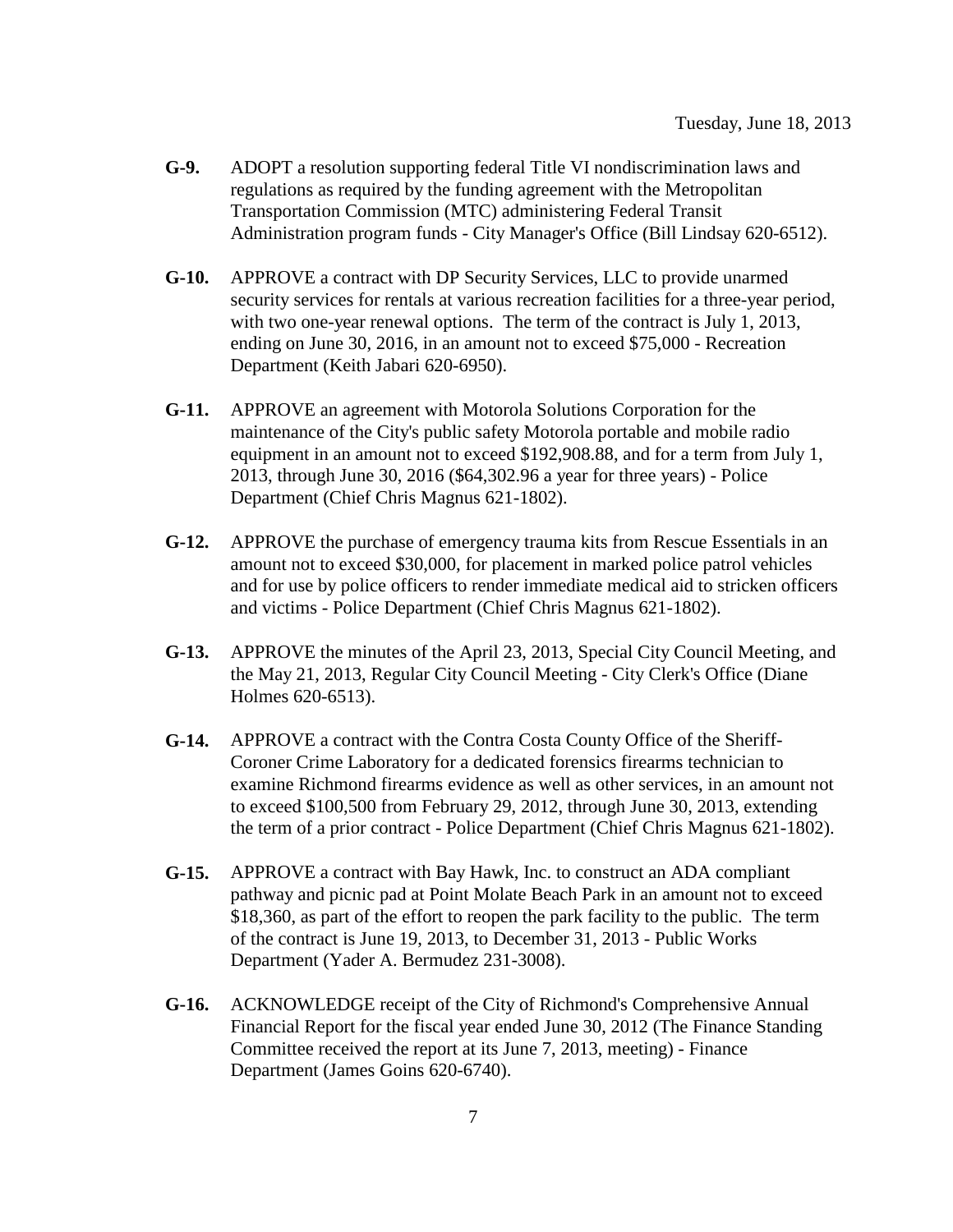- **G-17.** RECEIVE a monthly report on the Richmond Municipal Sewer District for May 2013 - Engineering Services Department (Chad Davisson 307-8091).
- **G-18.** APPROVE a one-year contract extension to participate in the State of California rental vehicle program with Enterprise Holdings Incorporated, in an amount not to exceed \$173,000, from July 1, 2013, to June 30, 2014 (This item was reviewed and recommended for approval by the Finance Standing Committee at its June 7, 2013, meeting) - Police Department (Chief Chris Magnus 621-1802).
- **G-19.** APPROVE a contract with TYCO (formerly ADT) to extend the warranty service for the existing City of Richmond CCTV Program, and to expand the current system through purchase, installation, and servicing of additional CCTV equipment for the period of December 19, 2012, through June 30, 2013, in an amount not to exceed \$171,000 (This item was reviewed and recommended for approval by the Finance Standing Committee at its June 7, 2013, meeting) - Police Department (Chief Chris Magnus 621-1802).
- **G-20.** APPROVE a contract with Shot Spotter Inc., to continue providing maintenance and support for the ShotSpotter System, in an amount not to exceed \$184,950, from July 1, 2013, through June 30, 2014 (This item was reviewed and recommended for approval by the Finance Standing Committee at its June 7, 2013, meeting) - Police Department (Chief Chris Magnus 621-1802).
- **G-21.** ADOPT a resolution amending the original as-needed electrical contractor services resolution to perform high voltage and major electrical contract services throughout the city with Kray Cabling, Inc. (Richmond) and Republic ITS, also known as Siemens Corporation (Novato), in an amount not to exceed \$75,000 per firm per year over a three-year period with two one-year extensions (This item was reviewed and recommended for approval by the Finance Standing Committee at its June 7, 2013, meeting) - Public Works Department (Yader A. Bermudez 231-3008).
- **G-22.** APPROVE an amendment to the existing contract with Maze & Associates to add \$230,750 for completion of additional audit work and other required financial reports for the Fiscal Year ended June 30, 2012, and approve a threeyear extension through Fiscal Year 2015-16 to provide external auditing and other related services in an amount not to exceed \$942,020, for a total contract amount of \$2,231,545 (This item was reviewed and recommended for approval by the Finance Standing Committee at its June 7, 2013, meeting) - Finance Department (James Goins 620-6740).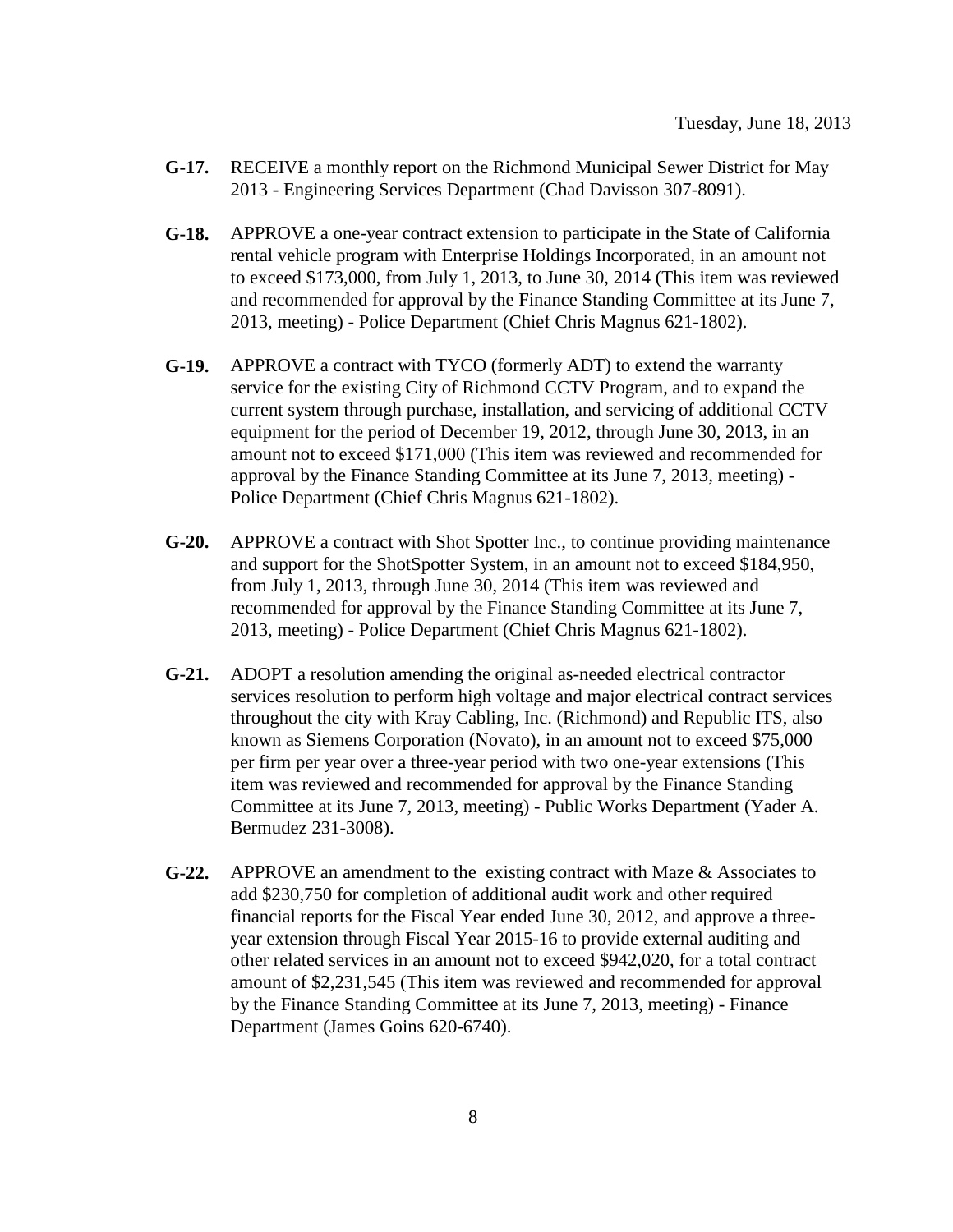- **G-23.** APPROVE a contract with Packet Fusion for five years for maintenance of the City's ShoreTel Telephone System in an amount not to exceed \$247,668.75 (This item was reviewed and recommended for approval by the Finance Standing Committee at its June 7, 2013, meeting) - Information Technology Department (Sue Hartman 620-6874).
- **G-24.** ADOPT a resolution to renew standing orders and outline agreements for technology-related goods and services from Ricoh and Xerox in an amount not to exceed \$250,000 per year per vendor for Fiscal Year 2013-2014 through Fiscal Year 2015-2016 (This item was reviewed and recommended for approval by the Finance Standing Committee at its June 7, 2013, meeting) - Information Technology Department (Sue Hartman 620-6874).
- **G-25.** APPROVE the 2013/2014 North Richmond Waste and Recovery Mitigation Fee Expenditure Plan; the Committee's recommended activities for July 1, 2013, through June 30, 2014; and the Third Amended Mitigation Fee Expenditure Plan for 2012/2013 - City Manager's Office (Bill Lindsay 620-6512).
- **G-26.** APPROVE a contract with Nema Construction for the installation and connection of an existing emergency generator and upgrading the existing power source at the Corporation Yard, Equipment Services facilities, in an amount not to exceed \$250,000 (This item was reviewed and recommended for approval by the Finance Standing Committee at its June 7, 2013, meeting) - Public Works Department (Yader A. Bermudez 231-3008).
- **G-27.** APPROVE Amendment No.1 to a contract with Carollo Engineers, in an amount not to exceed \$768,128 for engineering design services related to the final design for the Wet Weather Storage Facility Project. The original contract amount for preliminary design services was \$223,060. The total contract amount, including the proposed amendment, is \$991,188 (This item was reviewed and recommended for approval by the Finance Standing Committee at its June 7, 2013, meeting) - Engineering Services Department (Chad Davisson 307-8091).
- **G-28.** APPROVE a legal services agreement with Trisha A. Aljoe in the amount of \$175,000 to provide continued legal services with respect to the Police Department in connection with Code Enforcement activities, drug house abatement matters, and general legal matters, from July 1, 2013, through June 30, 2014 (This item was reviewed and recommended for approval by the Finance Standing Committee at its June 7, 2013, meeting) - City Attorney's Office (Bruce Reed Goodmiller 620-6509).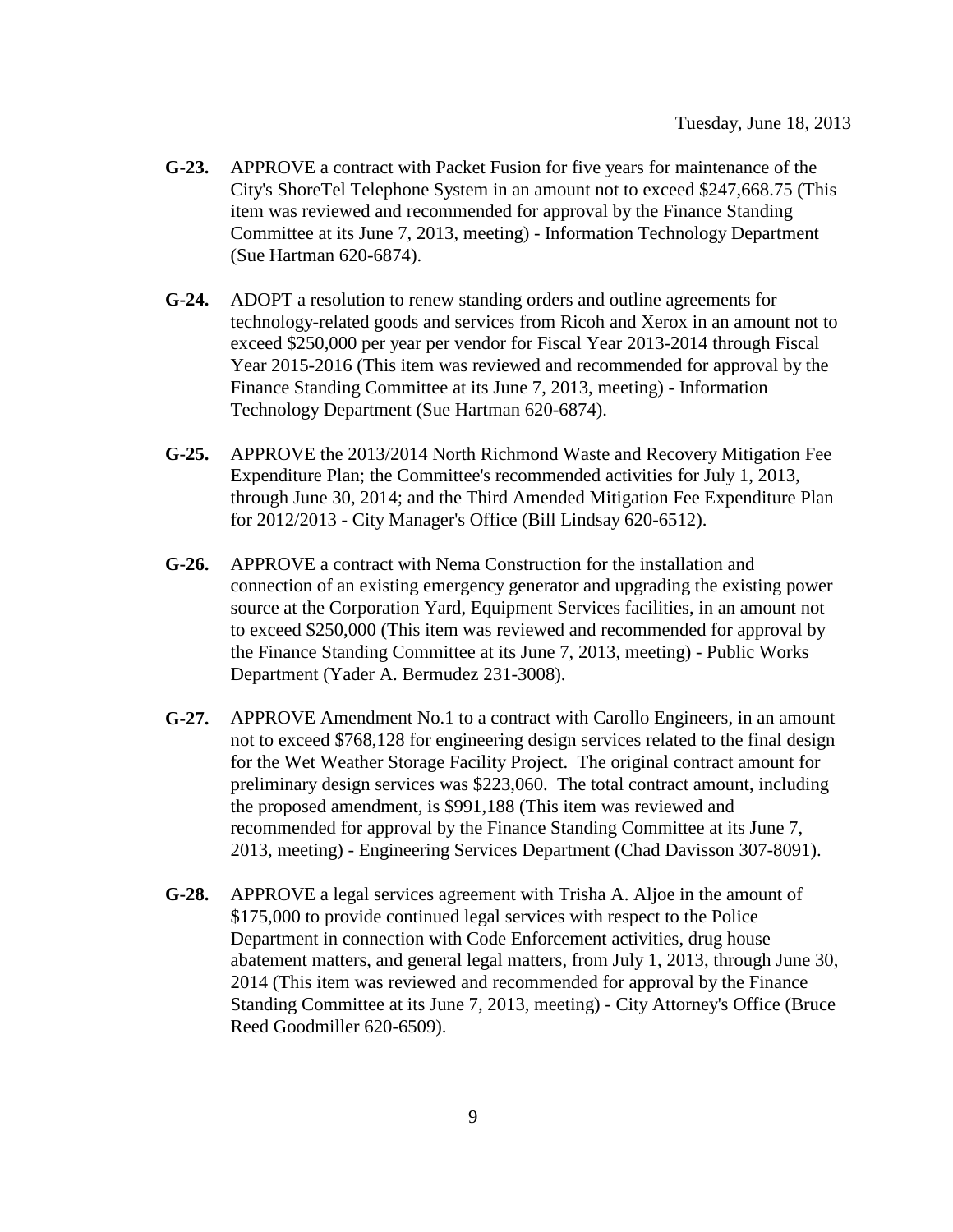**Should any of the following continued items be removed from the Consent Calendar, they will be heard immediately following the approval of the Consent Calendar. All other items removed from the Consent Calendar will be placed at the end of the agenda for consideration.**

- **G-29.** APPROVE a legal services agreement with Renne Sloan Holtzman & Sakai, LLP for advice regarding elections, campaign law, and general municipal assistance, in an amount not to exceed \$30,000, with a term expiring on June 30, 2014 - City Attorney's Office (Bruce Reed Goodmiller 620-6509). **This item was continued from the June 4, 2013, meeting.**
- **G-30.** APPROVE a purchase with Omega Pacific Electric Supply, Inc. to provide 14 40ft galvanized street light poles for the Richmond Parkway in an amount not to exceed \$26,500 - Public Works Department (Yader A. Bermudez 231-3008). **This item was continued from the June 4, 2013, meeting.**

# **H. PUBLIC HEARINGS**

- **H-1.** A hearing related to the proposed issuance of multifamily housing revenue obligations by the California Statewide Communities Development Authority (CSCDA) in an amount not to exceed \$10,000,000, and ADOPT a resolution to approve the proposed financing by the CSCDA - Finance Department (James Goins 620-6740).
- **H-2.** APPROVE the transfer of Richmond Compassionate Care's permit from a C-3 zone to a C-2 zone to continue to operate as a medical marijuana collective at 425 South 2nd Street in substantial compliance with the application submitted on or about May 2, 2011, and again on April 16, 2013 – Police Department (Chief Chris Magnus 621-1802).
- **H-3.** CONSIDER adopting a resolution to rename 15th Street between Nevin Plaza and Macdonald Avenue, in the Metro Walk residential neighborhood, to "Village Lane" in response to a request by residents - Planning and Building Services Department (Richard Mitchell 620-6706).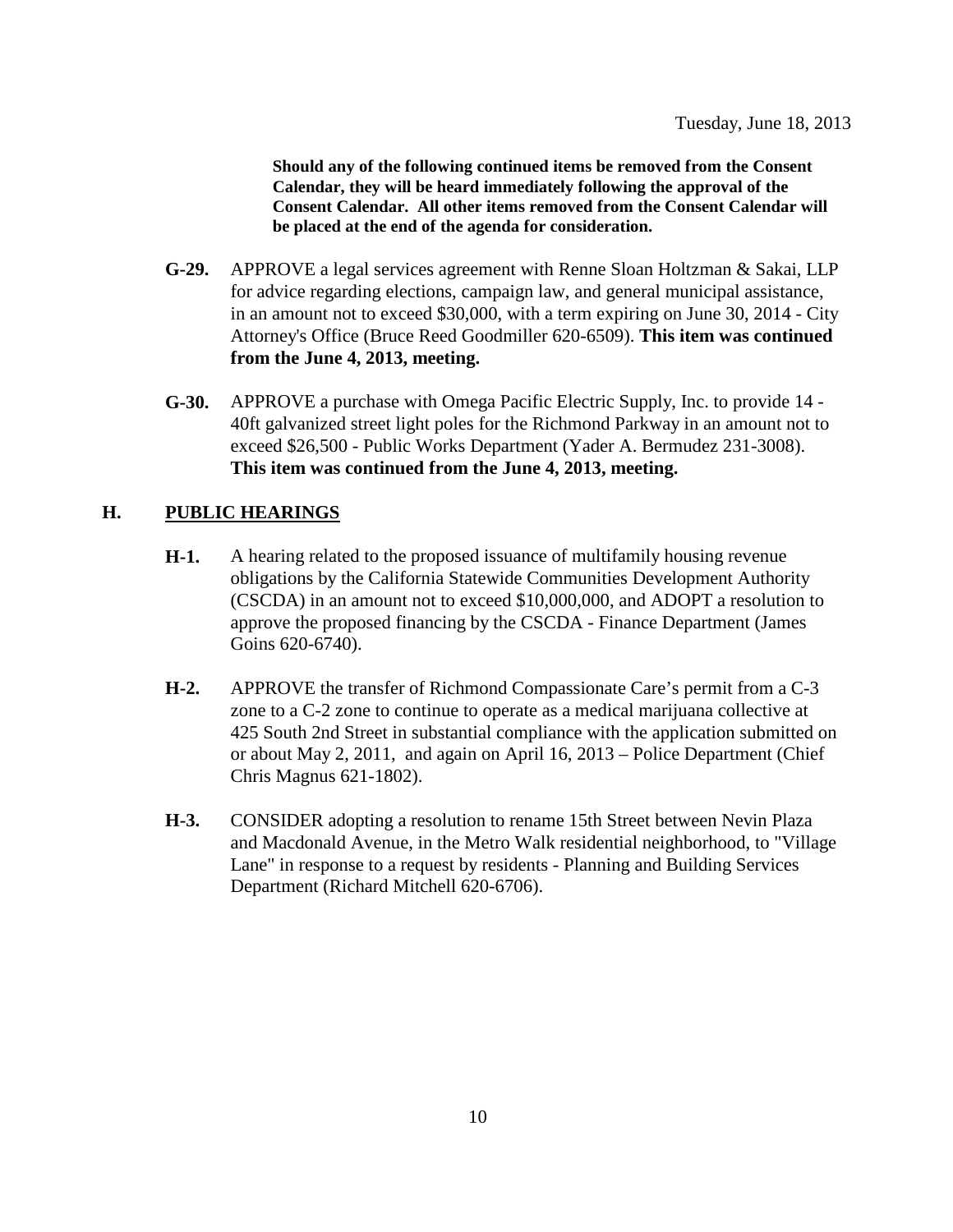# **I. RESOLUTIONS**

**I-1.** ADOPT an amended resolution, pertaining to City Council Rules and Procedures, to establish formally the following current practices: (1) to set the start time of regular City Council meetings to 6:30 p.m. and the time of adjournment to 11:00 p.m. with an option to extend by a majority of the Council to 11:30 p.m. as a firm end-time; (2) to establish a limit of three presentations/proclamations/commendations to be placed exclusively on fourth Tuesday meetings (unless time-sensitive), allowing five minutes per item; (3) to establish that items not completed shall be continued to the next regular business meeting or study session meeting (respectively) and placed at the beginning of the same category of the agenda; and (4) to establish that the mayor and the city manager shall meet to review the draft agenda as compiled by the city clerk and set the final agenda - Mayor McLaughlin (620-6503) and Councilmembers Butt and Myrick (620-6581).

# **J. ORDINANCES**

**J-1.** A. INTRODUCE a single-use bag ordinance that will: (1) prohibit the distribution of single-use plastic bags at point of sale by retail establishments and (2) require retail establishments to charge all customers a fee of 5-10 cents for each paper bag distributed at point of sale to the customer; and B. INTRODUCE amendments to the food ware ordinance that will: (1) prohibit the retail sale of polystyrene foam products; (2) revise allowable food ware; (3) provide for the issuance of an administrative citation immediately following a violation of this chapter; and (4) include other technical revisions - City Manager's Office (Bill Lindsay 620-6512).

### **K. COUNCIL AS A WHOLE**

- **K-1.** RECEIVE a report on the proposed Fiscal Years 2013-15 budget checklist items identified by the City Council at its June 11, 2013, meeting, and PROVIDE direction to staff - Finance Department (James Goins 620-6740).
- **K-2.** DIRECT the city attorney and city manager regarding a possible extension of the June 20, 2013, effective date of the legal services agreement with Cotchett, Pitre & McCarthy, LLP, in order to allow additional time for the mediation session currently set for June 27, 2013 - City Attorney's Office (Bruce Reed Goodmiller 620-6509).